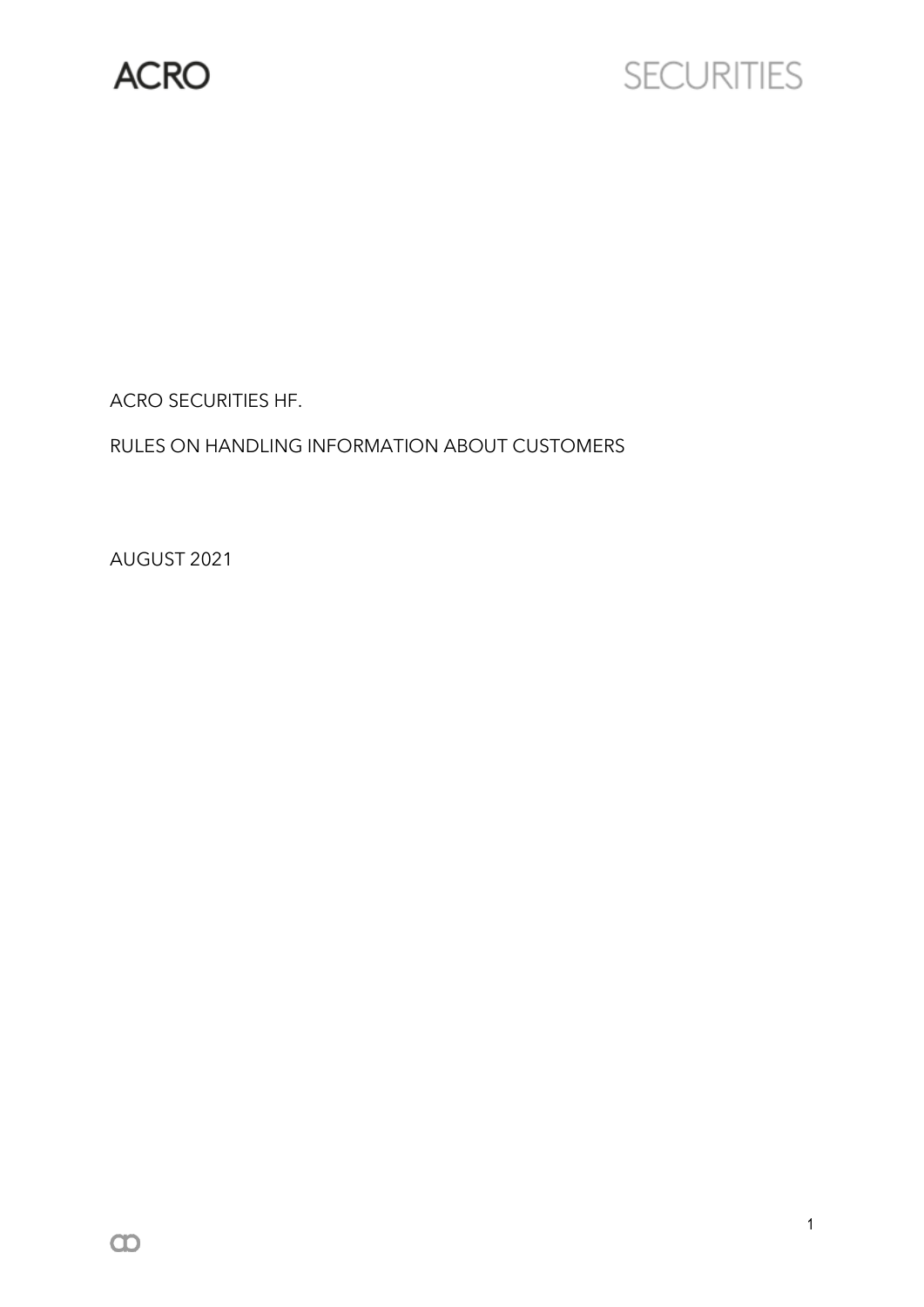#### **RULES ON HANDLING INFORMATION ABOUT CUSTOMERS**

AUGUST 2021

#### **1. Purpose and scope**

- 1.1. These goals are set, based on Art. 19 (b) of Act no. 161/2002 on Financial Undertakings to ensure the protection of information about clients of ACRO Securities hf. (hereinafter "*the company*").
- 1.2. The goals of the rules are to promote that the company's employees' handling of information about clients will conform to good business practice and the fundamental principles of the protection of personal data and respect for private life, cf. Act no. 90/2018 on Data Protection and the Processing of Personal Data, and confidentiality under Art. 58 of Act no. 161/2002 on Financial Undertakings.
- 1.3. The Rules apply to the work of all employees, board members, chartered accountants, contractors, and all others undertaking work on behalf of the company (hereafter jointly called employees). The rules cover all information in the company's custody regarding clients' trading or private matters in whatever form the information may be.

## **2. Saving of information about clients**

- 2.1. The company saves information that clients provide when they begin trading with the company, as well as information acquired later from clients.
- 2.2. Depending on circumstances, information about clients is saved digitally or on paper. Information in digital form shall be saved in a secure medium where security measures are taken. Documents on paper shall be filed in document storage suitable for saving documents. When deciding on the storage media of paper documents and digital data, consideration shall focus on the value of the content being preserved and its importance.
- 2.3. Information about clients shall be destroyed when there is no longer an objective reason to preserve it. The objective reasons to preserve information include instructions in statutes, or that the company still works with disclosures accordant with the original purpose of collecting them. When destroying information, the means used shall ensure certain and permanent destruction.

#### **3. Employees' access to documents**

- 3.1. Employees' authorisation to access and utilise information about the company's clients solely covers what is necessary for their work.
- 3.2. Employees' access to documents shall be controlled to ensure this goal, for example, through access to workstations, the allocation of access, and passwords.
- 3.3. When in doubt, the compliance officer shall be consulted.

## **4. Confidentiality and dissemination of information**

- 4.1. Employees shall be bound by confidentiality regarding everything of which they gain knowledge in carrying out their work, and regarding clients' business or private matters, cf. Art. 58 of Act no. 161/2002 on Financial Undertakings. Confidentiality continues even if employees quit their job.
- 4.2. Despite Art. 4.1, employees may provide information about clients:

4.2.1. based on a clear statutory duty to do so.

4.2.2. if a lawful request comes from the client involved, his guardian or agent; or